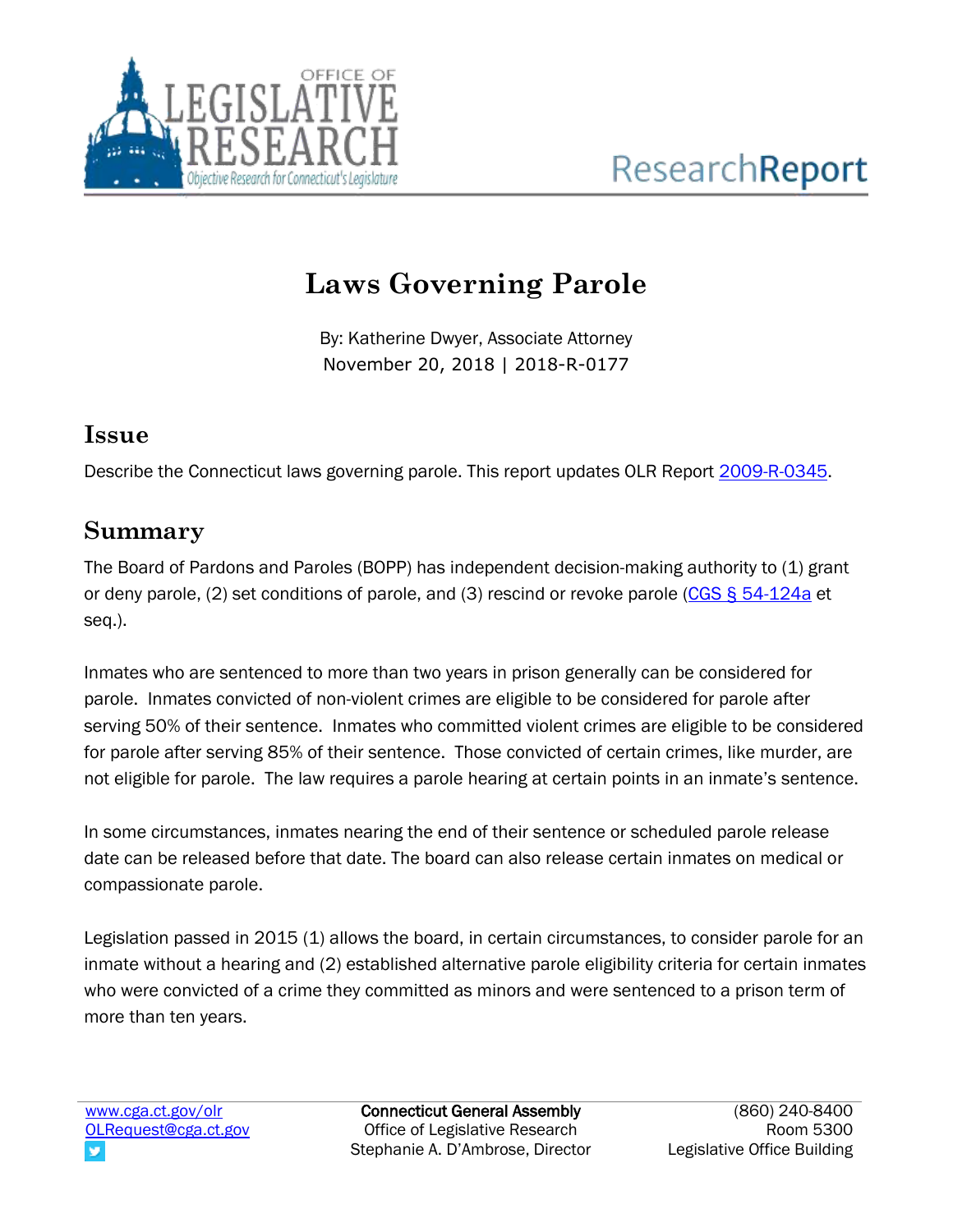A parole release panel consisting of three board members conducts parole hearings. A hearing cannot be held unless the chairperson certifies that all pertinent information has been obtained or is unavailable. Victims must be allowed to appear at a parole eligibility hearing and make or submit a statement. The board can release someone on parole if there is a reasonable probability that the inmate will live and remain at liberty without violating the law and the release is not incompatible with the welfare of society. The panel sets the terms and conditions of the inmate's parole. Department of Correction (DOC) personnel supervise inmates on parole.

A board employee conducts a parole revocation or rescission hearing. If the employee recommends revocation or rescission, two members of a board panel must approve it. A paroled inmate can be returned to prison for up to the rest of his or her sentence. The law requires an incremental sanctions system for parole violators and allows the parolee to be returned to custody. The board can again consider paroling an inmate.

In this report, we do not discuss special parole, which a judge can impose as part of an inmate's sentence, or the provisions on deportation or the Interstate Compact for Adult Offender Supervision.

### **General Parole Eligibility Rules**

Inmates who are sentenced to more than two years in prison can generally be considered for release from prison on parole. Inmates convicted of non-violent crimes are generally eligible for parole after serving 50% of their sentence less any risk reduction credits. Inmates who committed violent crimes, home invasion, or 2<sup>nd</sup> degree burglary are generally eligible for parole after serving 85% of their sentence less any risk reduction credits. Those convicted of the following crimes are not eligible for parole: capital felony, murder with special circumstances, felony murder, arson murder, murder, and 1<sup>st</sup> degree aggravated sexual assault (CGS  $\S$  54-125a(a),(b)).

# **Parole Orientation Program**

The board consults with the DOC commissioner to establish a parole orientation program for all parole-eligible inmates when they are taken into DOC custody to provide general information on parole release laws and policies, calculating time-served standards, general conditions of release, supervision practices, revocation and rescission policies, hearing procedures, and other information the board deems relevant to prepare an inmate for parole [\(CGS § 54-124a\(](https://www.cga.ct.gov/current/pub/chap_961.htm#sec_54-125a)*l*)).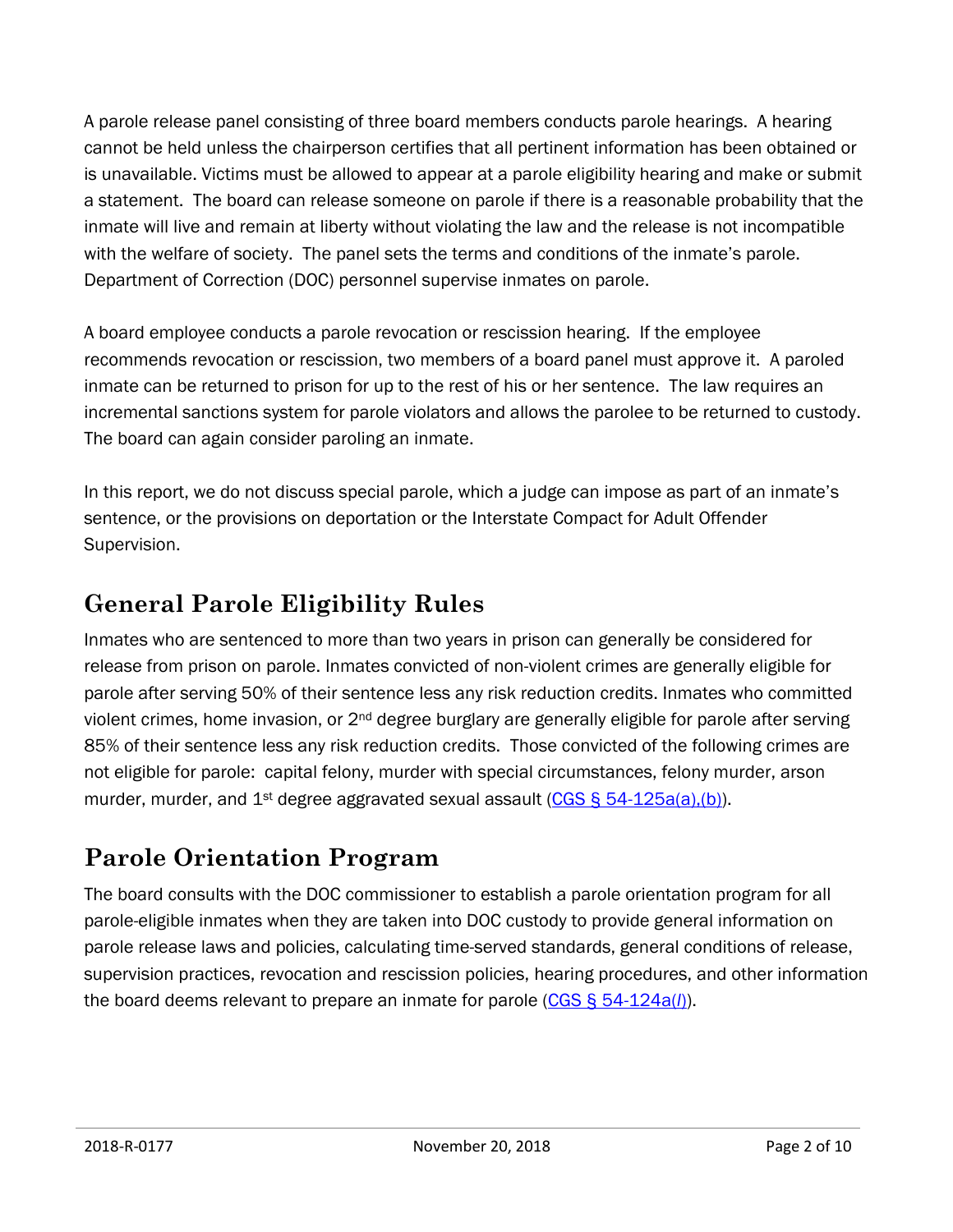# **Other Parole Release Provisions**

In addition to the general parole eligibility rules, the law establishes four additional specific types of parole that an inmate can be considered for: (1) release with six months or less left on the inmate's sentence, (2) release within 18 months of parole release date, (3) medical parole, and (4) compassionate parole.

### *Release With Six Months or Less Left on Sentence*

An inmate with six months or less left on his or her sentence generally can be granted parole if the inmate agrees to be (1) subject to supervision by DOC personnel for one year and (2) retained in prison for up to the length of the unexpired prison sentence if he or she violates the parole conditions. Someone whose crime makes them ineligible for parole or eligible after serving 85% of his or her sentence must serve 95% of the sentence before being eligible for release under this provision [\(CGS § 54-125g\)](https://www.cga.ct.gov/current/pub/chap_961.htm#sec_54-125g).

### *Release Within 18 Months of Parole Release Date*

The board chairperson can transfer an inmate to a public or private nonprofit halfway house, group home, mental health facility, or approved community or private residence if he or she (1) has been granted parole release and (2) is within 18 months of the parole release date set by the board. The person is transferred to the board's jurisdiction but remains in DOC custody during the period of release and DOC employees supervise the person. The person may be returned to prison at any time [\(CGS § 54-125h\)](https://www.cga.ct.gov/current/pub/chap_961.htm#sec_54-125h).

### *Medical Parole*

The board can release someone on medical parole at a date and under conditions it sets. The board can release an inmate (unless he or she was convicted of a capital felony or murder with special circumstances) at any time during his or her sentence if the inmate is diagnosed as suffering from a terminal condition, disease, or syndrome and is so debilitated or incapacitated by it as to be physically incapable of presenting a danger to society.

A licensed physician must make the diagnosis, which must (1) describe the terminal condition, disease, or syndrome; (2) include a prognosis of the likelihood of recovery; and (3) describe the inmate's physical incapacity. If the diagnosing physician is not employed by DOC or a hospital or medical facility used by DOC, the DOC medical director or a physician appointed by the DOC commissioner can review the diagnosis. A terminal condition, disease, or syndrome includes a prognosis for six months or less to live.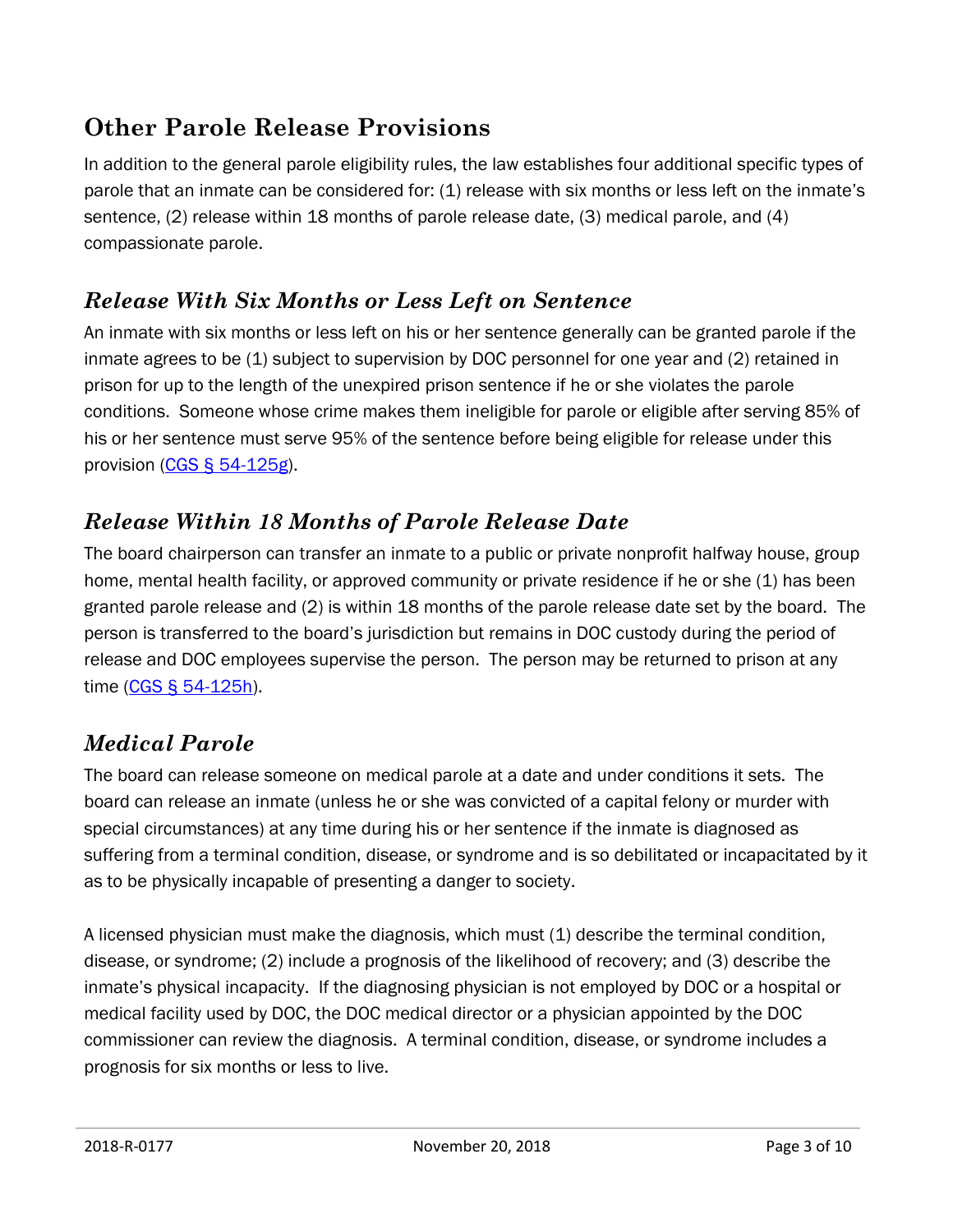The board must require as a condition of release that the parolee agree to placement and that he or she is able to be placed for a definite or indefinite period in a hospital, hospice, or other housing accommodation suitable to the medical condition, including with the inmate's family, as specified by the board. The board can require periodic diagnoses as a condition of release. If the board reviews the diagnoses and finds that a parolee is no longer so debilitated or incapacitated as to be physically incapable of presenting a danger to society, the parolee must be returned to a DOC institution.

The board, DOC commissioner, or a prison warden or superintendent can request a diagnosis to determine eligibility for medical parole. The inmate or the inmate's spouse, parent, guardian, grandparent, aunt, uncle, sibling, child over age 18, or attorney can make a request to the board or one of the officials for a diagnosis.

The board can appoint a special panel to implement these provisions. The board or special panel must review and decide medical parole requests on an emergency basis and act in all cases in as expeditious a manner as possible. The medical parole law does not affect an inmate's eligibility for any other form of parole or release [\(CGS § 54-131a et seq.\)](https://www.cga.ct.gov/current/pub/chap_961.htm#sec_54-131a).

### *Compassionate Parole*

The board can grant compassionate parole release to an inmate (other than those convicted of a capital felony or murder with special circumstances) if the inmate (1) served at least half of the sentence or half after the board commuted the original sentence and (2) is so physically or mentally debilitated, incapacitated, or infirm due to advanced age or a condition, disease, or syndrome that is not terminal, as to be physically incapable of presenting a danger to society. A person granted release under this provision must be released under terms and conditions set by the board and supervised by DOC [\(CGS § 54-131k\)](https://www.cga.ct.gov/current/pub/chap_961.htm#sec_54-131k).

# **Parole Hearings**

The law generally permits the board to hold a hearing to determine someone's suitability for parole if the person has served 75% of his or her definite or total effective sentence minus any earned risk reduction credits. For those inmates ineligible for parole until they have served 85% of their sentence (see above), the board generally may hold a hearing when the person has met the 85% threshold. If a hearing is not held, the board must document the specific reasons and provide them to the inmate.

A board employee, or a panel if the chairperson deems it necessary, must assess the suitability for parole based on whether (1) there is a reasonable probability that the person will live and remain at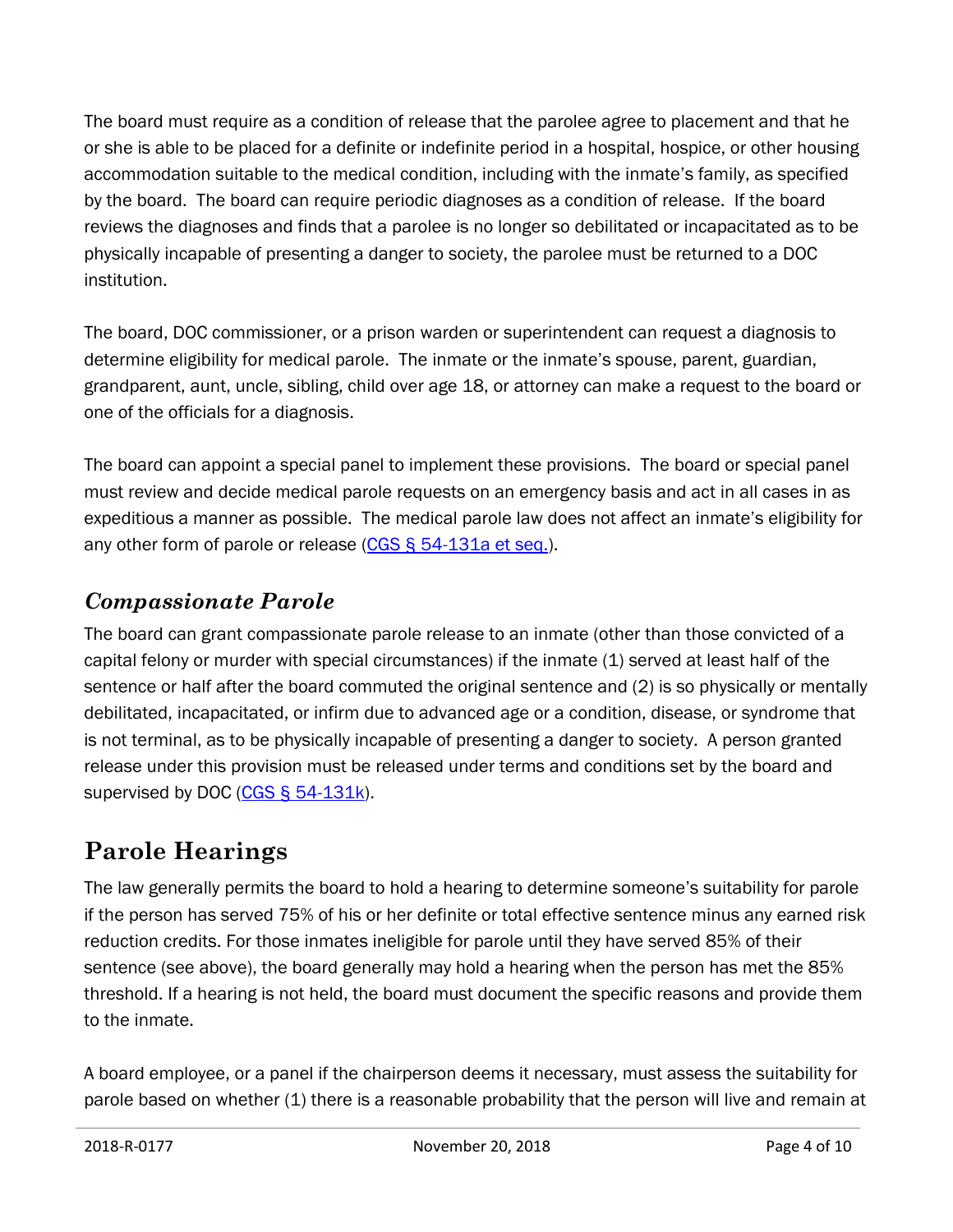liberty without violating the law and (2) the benefits to the person and society resulting from release to community supervision substantially outweigh the benefits from continued incarceration. If the board determines that continued incarceration is necessary after a hearing, it must state specific reasons on the record why the person and public would not benefit from a period of parole supervision while transitioning from incarceration to the community. The board's decision cannot be appealed  $(CGS \S 54-125a(d)$  and  $(e)$ ).

### *Conducting Hearings*

At least three board members must be present at each parole hearing. Parole release panels consist of two board members and the chairperson or a member the chairperson designates to act as chairperson. A panel cannot hold a hearing for an inmate who had to serve 85% of his or her sentence for parole eligibility unless the panel has the applicant's complete file, including any DOC documentation, the trial transcript, the sentencing record, and any previous parole hearing files. Each panel member must certify that the information has been reviewed in preparation for the hearing. The state's attorney must also send the board the record of someone sentenced to more than two years in prison within three weeks of the person being committed to custody (CGS §§ [54-](https://www.cga.ct.gov/current/pub/chap_961.htm#sec_54-124a) [124a,](https://www.cga.ct.gov/current/pub/chap_961.htm#sec_54-124a) [-125a\)](https://www.cga.ct.gov/current/pub/chap_961.htm#sec_54-125a).

The board can release someone on parole if it appears from all available information that there is a reasonable probability that the inmate will live and remain at liberty without violating the law and the release is not incompatible with the welfare of society. Under the terms and conditions set by the panel, the parolee may return to his or her home, reside in a residential community center (the parolee may be required to contribute to costs), or go elsewhere. The parolee remains under the board's jurisdiction until his or her period of parole expires. The parole order must set the limits of the parolee's residence, which the board and DOC have discretion to change. DOC personnel supervise people on parole [\(CGS § 54-125a\)](https://www.cga.ct.gov/current/pub/chap_961.htm#sec_54-125a).

#### *Victim Statements*

At panel hearings to determine an inmate's eligibility for parole, the panel must permit the crime victim to appear to make a statement for the record on whether the inmate should be released on parole or the nature of any terms or conditions of release. A victim can submit a written statement which becomes part of the record instead of appearing.

A "crime victim" is someone who is a victim of a crime, a victim's legal representative, a member of a deceased victim's immediate family, or a person designated by a deceased victim in a document that meets certain legal requirements.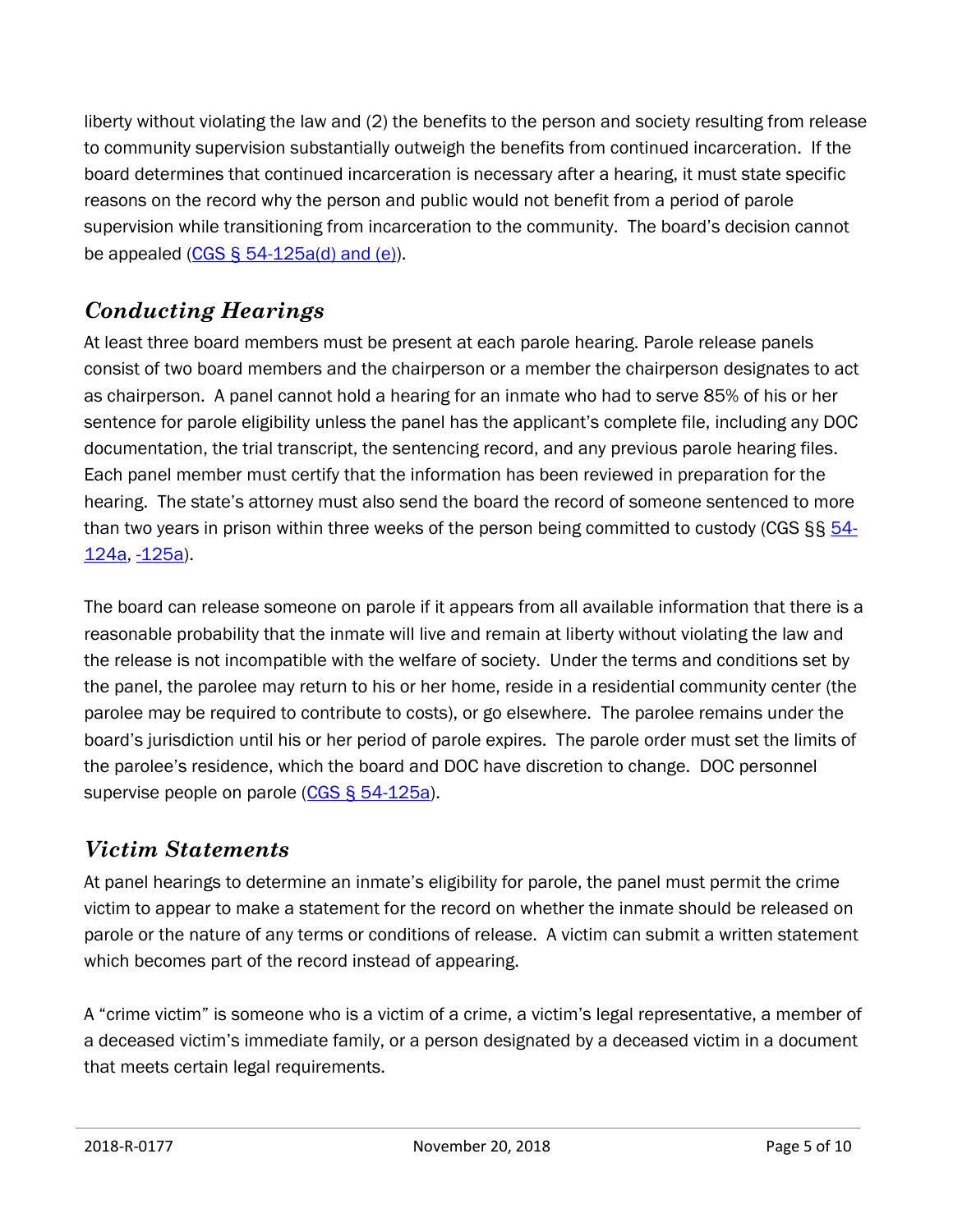When the board schedules a parole eligibility hearing, the judicial branch's Office of Victim Services (OVS) must notify any victim of the inmate's crime who is registered with the board of the hearing time, date, and location, and notify the victim that he or she may make or submit in writing a statement at the hearing. If the inmate is serving an indeterminate sentence or a sentence for felony murder, and was sentenced before July 1, 1981, OVS must work with the board to locate victims and their families to provide notice of the hearing. If such a victim is a police officer who is deceased, OVS must provide the notice to the police chief in the town where the crime occurred.

Nothing in the statute prohibits the board from using its discretion to permit a member or members of a victim's immediate family to appear and make a statement under this provision (CGS  $\S$  54-[126a\)](https://www.cga.ct.gov/current/pub/chap_961.htm#sec_54-126a).

### **Parole Decisions Without a Hearing**

PA 15-2, [June Special Session](https://www.cga.ct.gov/asp/cgabillstatus/CGAbillstatus.asp?selBillType=Bill&bill_num=7104&which_year=2015) created a procedure to allow the board to consider certain inmates for release on parole without a hearing.

This applies to an inmate who:

- 1. was not convicted of a crime involving a victim known to the board who was injured or killed (a) in a crime or criminal attempt or (b) while attempting to prevent a crime, apprehend a suspect, or assist a police officer in apprehension;
- 2. was not convicted of a violent crime or certain other crimes, including  $2<sup>nd</sup>$  degree burglary, 1<sup>st</sup> degree stalking, and criminally negligent homicide; and
- 3. is not prohibited from parole for any other reason.

Generally, inmates eligible for release under these procedures could be released on parole under existing law after serving half of their cumulative sentences. They can also be released within six months of the end of their sentences if they agree to be subject to DOC supervision for one year and to be returned to prison for the unexpired term of their sentences for violating parole conditions [\(CGS § 54-125i\)](https://www.cga.ct.gov/current/pub/chap_961.htm#sec_54-125i).

#### *Procedures*

A board member or certain board employees can evaluate a person's parole eligibility without a hearing by (1) using risk-based structured decision making and release criteria under the board's policies and (2) reviewing an inmate's offender accountability plan, including the environment to which the inmate plans to return. An employee can only conduct this evaluation if he or she is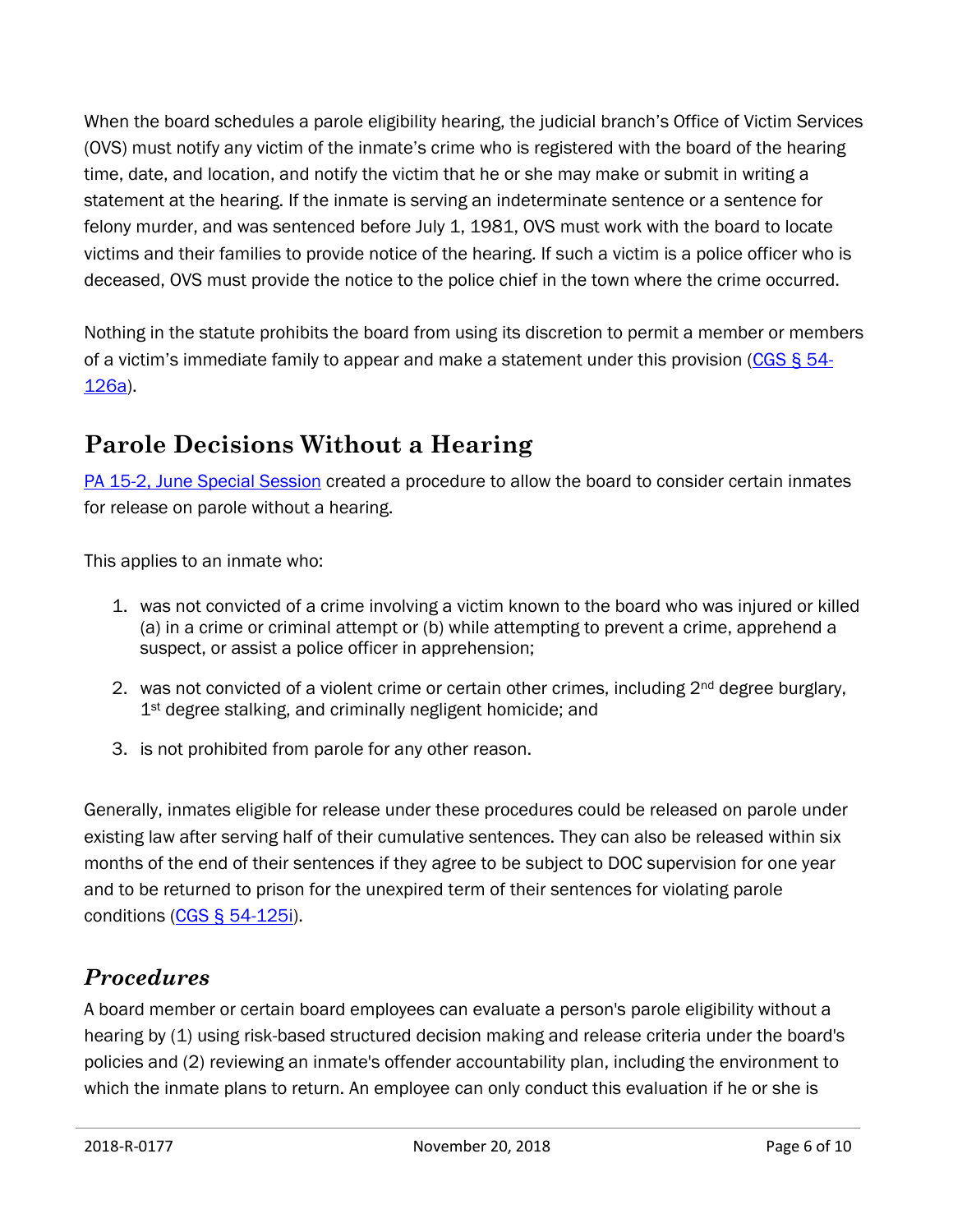qualified by education, experience, or training in administering community corrections, parole, pardons, criminal justice, criminology, offender evaluation or supervision, or providing offenders with mental health services.

The board's chairperson must present a member's or employee's parole recommendation to a parole release panel for approval after making reasonable efforts to obtain all information pertinent to the decision and certifying that it has been obtained or is unavailable. After he does so, the panel determines whether the person is suitable for release on parole.

Parole may not be granted under these procedures unless board members and officers reviewing the inmate's file certify that they reviewed the recommendations and information [\(CGS § 54-125i\)](https://www.cga.ct.gov/current/pub/chap_961.htm#sec_54-125i).

# **Alternative Parole Eligibility**

[PA 15-84](https://www.cga.ct.gov/asp/cgabillstatus/cgabillstatus.asp?selBillType=Public+Act&which_year=2015&bill_num=84) established alternative parole eligibility rules for someone who (1) commits a crime when he or she is under age 18 and (2) is sentenced to more than 10 years in prison. These rules apply if they make someone eligible for parole sooner than under existing law, and they also apply to someone convicted of a crime who would otherwise be ineligible for parole. Under these rules, someone sentenced to:

- 1. 10 to 50 years in prison is eligible for parole after serving the greater of 12 years or 60% of his or her sentence or
- 2. more than 50 years in prison is eligible for parole after serving 30 years.

These rules apply to offenders incarcerated on and after October 1, 2015 regardless of when the crime was committed or the offender sentenced. They do not apply to any portion of a sentence imposed for a crime committed when the person was age 18 or older. Existing parole eligibility rules apply to such a sentence [\(CGS § 54-125a\(f\)\)](https://www.cga.ct.gov/current/pub/chap_961.htm#sec_54-125a).

### *Required Hearing*

This law requires (1) a parole hearing when such a person becomes parole-eligible and (2) the board to notify, at least 12 months before the hearing, the Chief Public Defender's Office, appropriate state's attorney, DOC's Victim Services Unit, Office of Victim Advocate, and OVS. The Chief Public Defender's Office must provide counsel for an indigent inmate.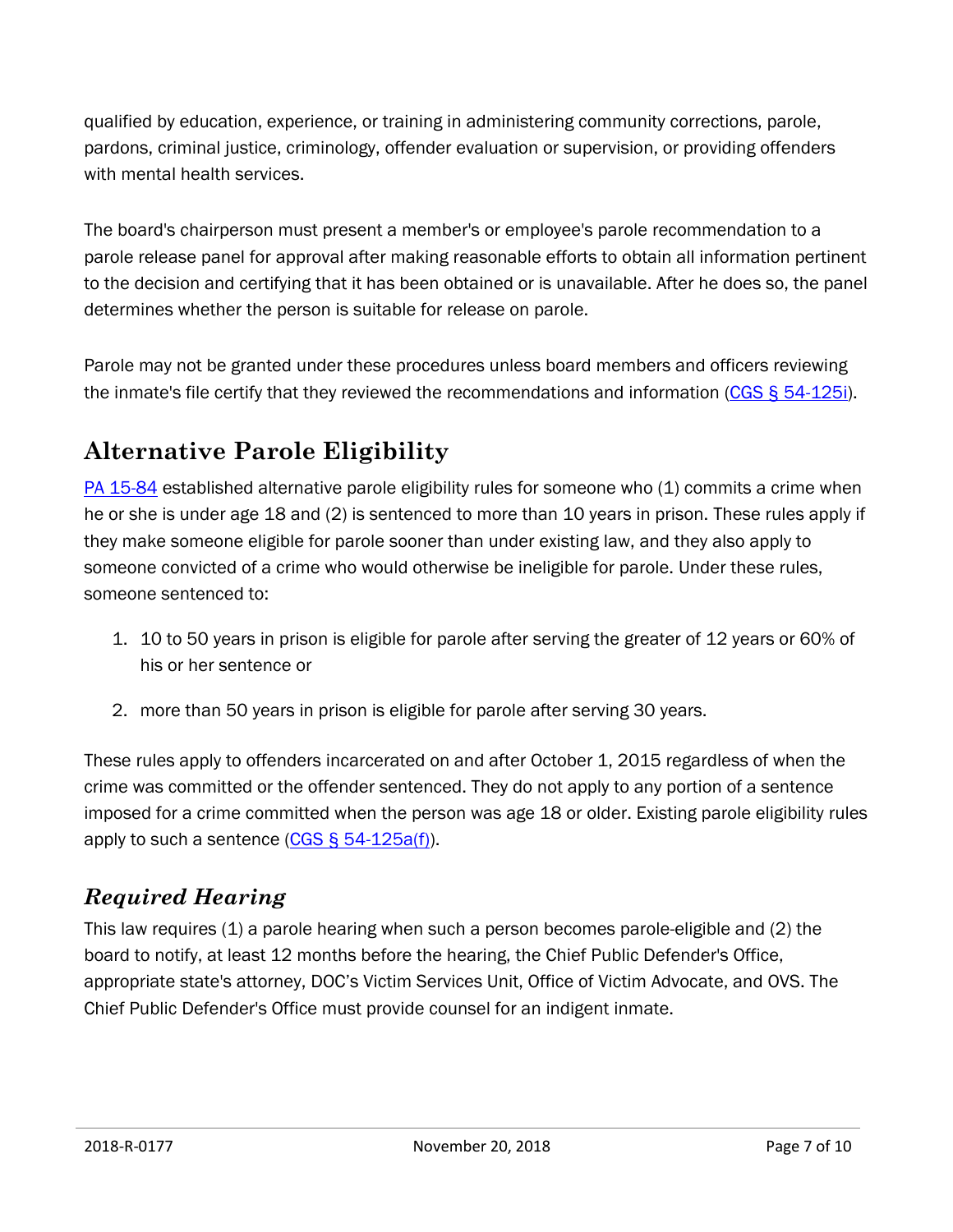At the hearing, the board must allow:

- 1. the inmate to make a statement;
- 2. the inmate's counsel and state's attorney to submit reports and documents; and
- 3. any victim of the inmate's crime to make a statement, as with other parole hearings.

The board may also request (1) testimony from mental health professionals and relevant witnesses and (2) reports from DOC or others [\(CGS § 54-125a\(f\)\)](https://www.cga.ct.gov/current/pub/chap_961.htm#sec_54-125a).

#### *Release Decisions*

Following the hearing, the board may release the inmate on parole if:

- 1. the release (a) holds the offender accountable to the community without compromising public safety; (b) reflects the offense's seriousness and makes the sentence proportional to the harm to victims and the community; (c) uses the most appropriate sanctions available, including prison, community punishment, and supervision; (d) could reduce criminal activity, impose just punishment, and provide the offender with meaningful and effective rehabilitation and reintegration; and (e) is fair and promotes respect for the law;
- 2. it appears from all available information, including DOC reports, that (a) there is a reasonable probability the offender will not violate the law again and (b) the benefits of release to the offender and society substantially outweigh the benefits from continued confinement; and
- 3. it appears from all available information, including DOC reports, that the offender is substantially rehabilitated, considering his or her character, background, and history.

The board must articulate reasons for its decision on the record. If the board denies parole, it may reassess the person's suitability for a hearing at a later time it determines but no sooner than two years after the denial. The board's decisions are not appealable ( $CGS \S 54-125a(f)$ ).

# **Conditions of Release**

The board can set rules and regulations as it deems necessary for an inmate being released on parole and the panel for a particular case can set special provisions for the inmate's parole. The chairperson enforces the rules, regulations, and provisions and can retake and imprison the parolee for any reason the panel or the chairperson with the panel's approval deems sufficient. The chairperson can detain a person pending the panel's approval  $(CGS \& 54-126)$ .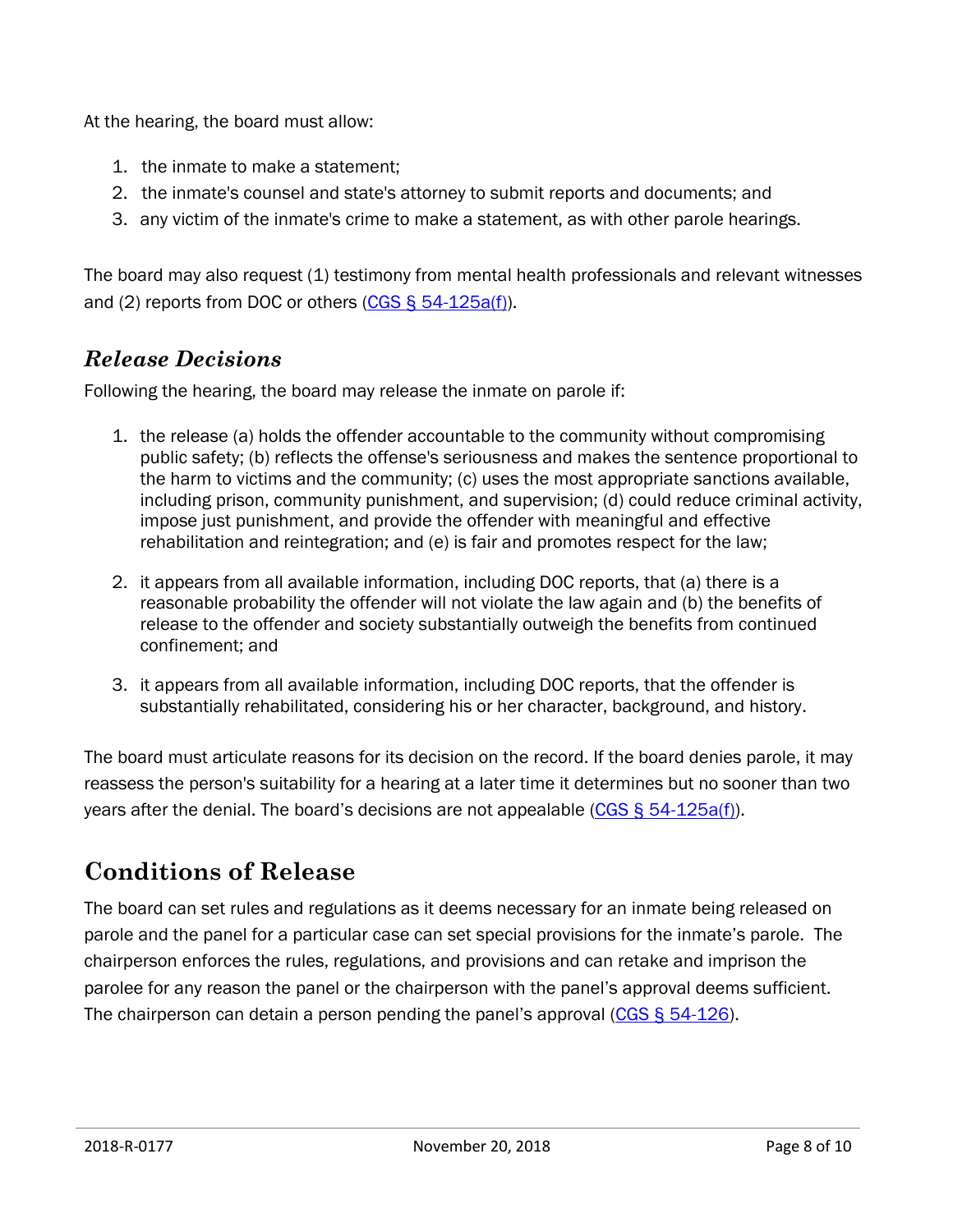The board, within available appropriations, can require an inmate to undergo specialized sexual offender treatment for at least one year before the board will schedule a hearing date to consider parole eligibility [\(CGS § 54-125c\)](https://www.cga.ct.gov/current/pub/chap_961.htm#sec_54-125c).

### *Incremental Sanctions for Parole Violations*

The board chairperson and executive director establish an incremental sanctions system for parole violations. This includes reincarceration based on the type, severity, and frequency of the violation and specific periods of incarceration for certain types of violations [\(CGS § 54-124a\(](https://www.cga.ct.gov/current/pub/chap_961.htm#sec_54-124a)*l*)).

### **Revocation, Rescission, and Return to Prison**

The board chairperson, in consultation with the board's executive director, must adopt regulations for parole revocation and rescission hearings including due process requirements [\(CGS § 54-](https://www.cga.ct.gov/current/pub/chap_961.htm#sec_54-124a)  $124a(j)$ .

A request by the DOC commissioner, a DOC officer, the board, or the board chairperson is sufficient warrant to authorize any DOC officer or officer legally authorized to serve criminal process in Connecticut to return a person on parole to custody. Any officer, police officer, constable, or state marshal must arrest and hold any parolee or inmate when requested, without any written warrant [\(CGS § 54-127\)](https://www.cga.ct.gov/current/pub/chap_961.htm#sec_54-127).

A board employee must conduct all parole revocation and rescission hearings. Someone allowed to go on parole can have his or her parole revoked or rescinded if after a hearing, the employee recommends it and at least two members of a board panel approve it [\(CGS § 54-127a\)](https://www.cga.ct.gov/current/pub/chap_961.htm#sec_54-127a).

A paroled inmate returned to prison for violating parole can be imprisoned up to the unexpired portion of the inmate's sentence less any commutation or diminution of sentence earned. The board has discretion to determine that an inmate forfeits any or all of the earned time (earned time laws were repealed but still apply to inmates sentenced for crimes committed before October 1, 1994). The board can again parole the inmate [\(CGS § 54-128\)](https://www.cga.ct.gov/current/pub/chap_961.htm#sec_54-128).

# **Discharge From Custody**

If a board panel determines that a parolee or someone eligible for parole will lead an orderly life, by a unanimous vote of members present at a regular meeting, it can discharge the person from DOC custody and provide a written certificate to that effect under the board's seal and signed by the chairperson and DOC commissioner [\(CGS § 54-129\)](https://www.cga.ct.gov/current/pub/chap_961.htm#sec_54-129).